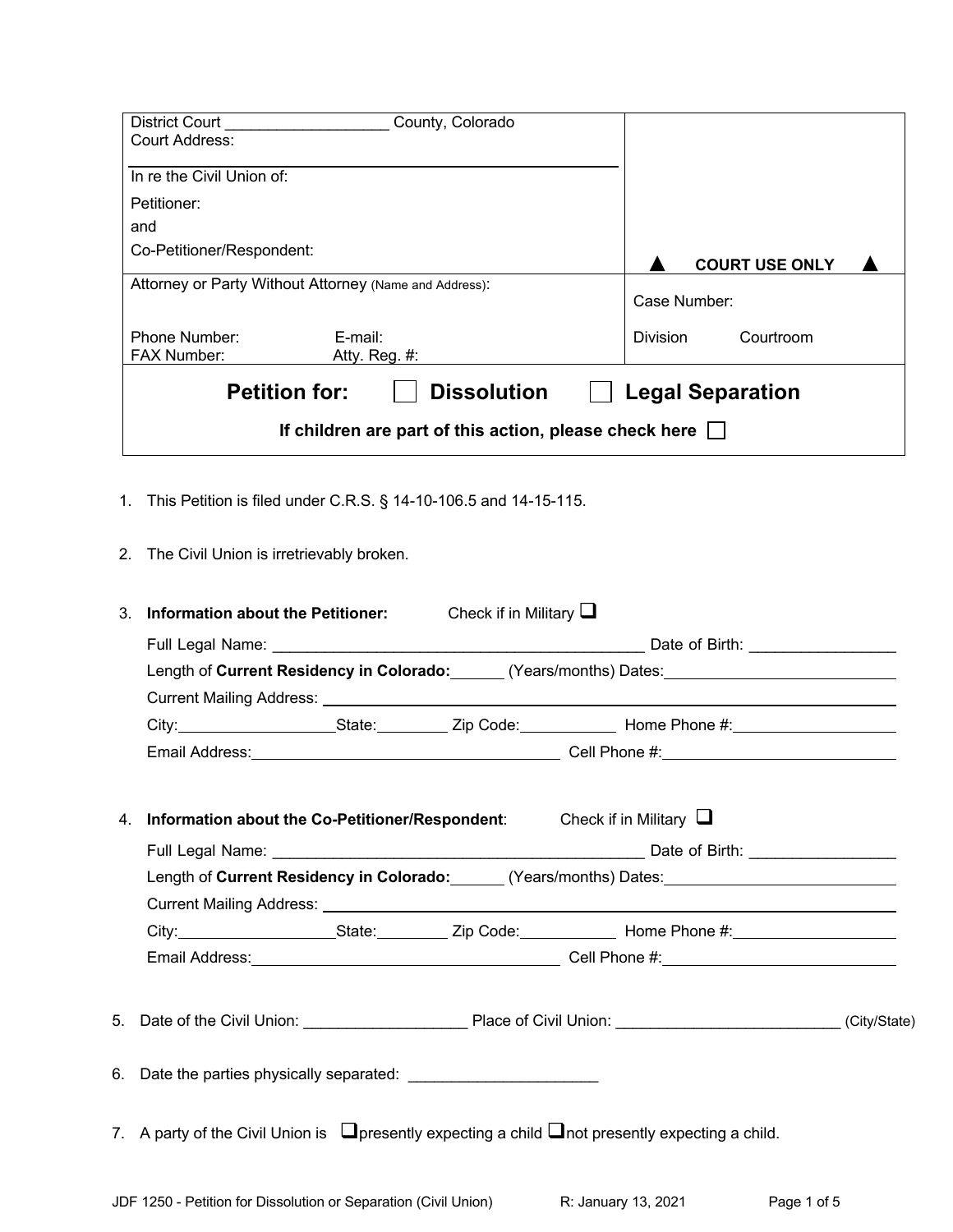8. The following child(ren) was/were born or adopted of this union. (attach a second sheet, if necessary):

| <b>Full Name of Child</b> | <b>Present Address</b> | Sex | Date of Birth |
|---------------------------|------------------------|-----|---------------|
|                           |                        |     |               |
|                           |                        |     |               |
|                           |                        |     |               |
|                           |                        |     |               |

- 9. Regarding the Indian Child Welfare Act (ICWA):
	- $\Box$  I am aware of the child or child's relatives having American Indian/Native American or Alaska Native ancestry.

Name of tribe(s)

- **Note:** If you checked that you are "aware" of the child or child's relatives having any American Indian/Native American or Alaska Native ancestry, you must complete and file with the court, JDF 1350 – Indian Child Welfare Act (ICWA) Assessment Form.
- $\Box$  I am not aware of the child or child's relatives having any American Indian/Native American or Alaska Native ancestry.
- 10. The child(ren) listed above have lived in Colorado for a minimum of 182 days prior to the filing of this Petition or since birth if under six months of age. q**Yes** q**No** If **No,** please state the name of child, name of person child lived with and the month, date and year when each child most recently moved to Colorado.

| <b>Full Name of Child</b> | Name of Person Child Lived<br>with | <b>State Moved</b><br><b>From</b> | Month | Dav | Year |
|---------------------------|------------------------------------|-----------------------------------|-------|-----|------|
|                           |                                    |                                   |       |     |      |
|                           |                                    |                                   |       |     |      |
|                           |                                    |                                   |       |     |      |
|                           |                                    |                                   |       |     |      |

- 11. I/We understand that a request for genetic tests shall not prejudice the requesting party in matters concerning allocation of parental responsibilities pursuant to §14-10-124(1.5), C.R.S and §14-15-107(4). If genetic tests are not obtained prior to a legal establishment of parentage and submitted into evidence prior to the entry of the final decree of dissolution or legal separation, the genetic tests may not be allowed into evidence at a later date.
- 12. **Each party has a continuing duty to inform the Court of any proceeding in this or any other state that could affect the current proceeding.**
- 13. **I/We understand that the Court may review any case involving the children, Petitioner, Co-Petitioner/ Respondent and other parties named in this Petition that have been filed in any Court.**
- 14. I/We have participated in the following proceeding(s) regarding the child(ren) as a party or a witness, or in any other capacity concerning the allocation of parental responsibilities including decision-making, child support and parenting time with the child(ren). Identify name of court, case number, state, date, and type of proceeding if any.

| Date of Proceeding<br><b>State</b><br><b>Case Number</b><br>Name of Court<br><b>Type of Proceeding</b> |
|--------------------------------------------------------------------------------------------------------|
|--------------------------------------------------------------------------------------------------------|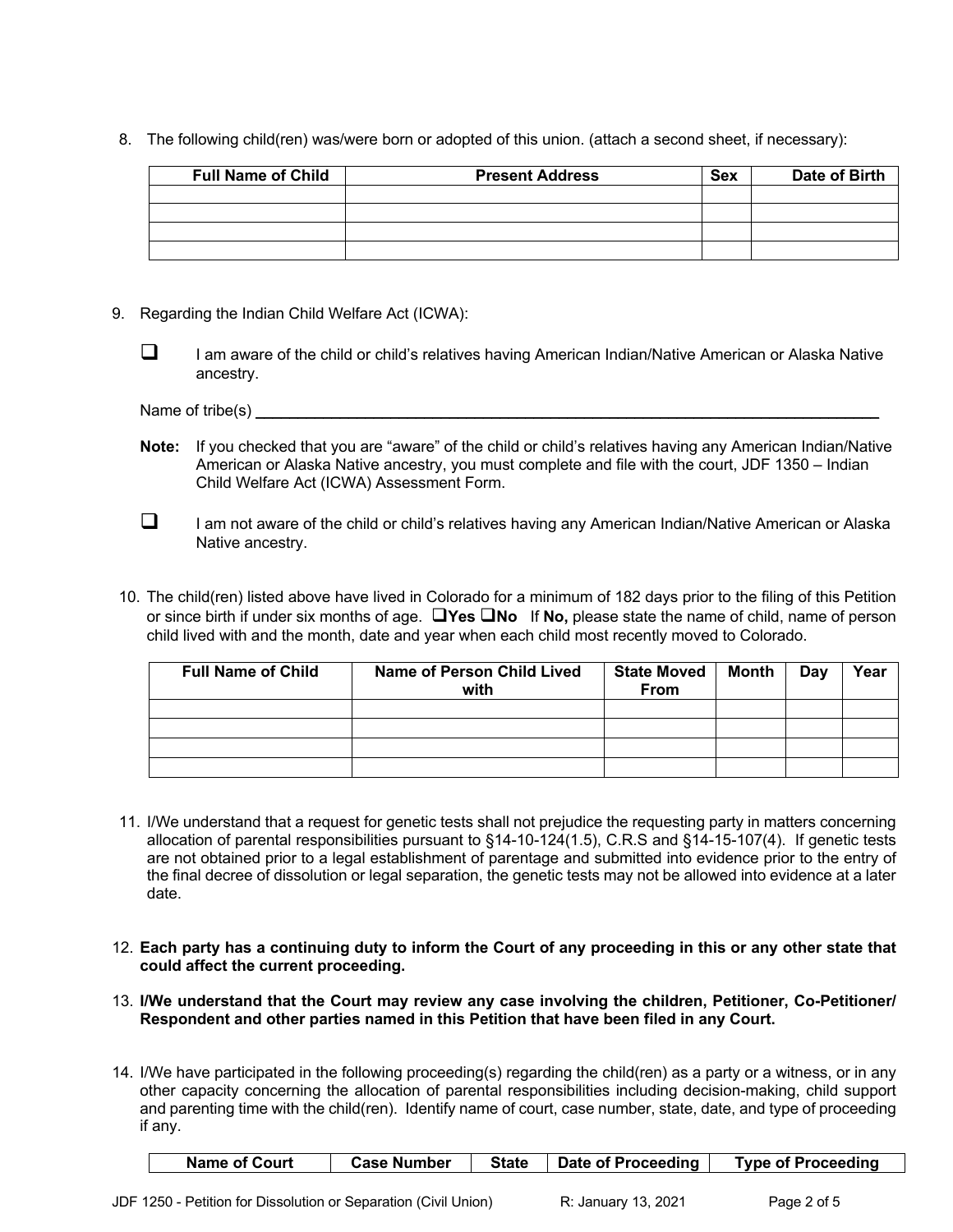| the contract of the contract of the contract of the contract of the contract of the contract of the contract of |  |  |
|-----------------------------------------------------------------------------------------------------------------|--|--|
|                                                                                                                 |  |  |

15. I/We know of the following proceeding(s) that could affect the current proceeding including, but not limited to proceedings relating to domestic violence or domestic abuse, enforcement of Court orders, protection/restraining orders, termination of parental rights, and adoptions. Identify name of court, case number, state, date, and type of proceeding if any.

| <b>Name of Court</b> | <b>Case Number</b> | <b>State</b> | Date of Proceeding | <b>Type of Proceeding</b> |
|----------------------|--------------------|--------------|--------------------|---------------------------|
|                      |                    |              |                    |                           |
|                      |                    |              |                    |                           |
|                      |                    |              |                    |                           |
|                      |                    |              |                    |                           |

16. The following people are not parties in this matter, but have physical custody of the child(ren) or claim rights of parental responsibilities, legal custody or physical custody, or visitation/parenting time with the child(ren). Identify name and address of those persons, if any.

| <b>Full Name of Person</b> | Address (Street, City/State, Zip Code) |
|----------------------------|----------------------------------------|
|                            |                                        |
|                            |                                        |
|                            |                                        |

## 17. **Required Notice of Human Services Involvement.**

The parents or dependent child(ren) listed on this Petition has/have received within the last five years, or is/are currently receiving benefits or public assistance from the state Department of Human Services or the County Department of Social Services. q**No** q**Yes** If your answer was **Yes**, complete the following:

| Name of Person Receiving Benefit   Name of County and State | <b>Case Number</b> | <b>Month/Year</b> |
|-------------------------------------------------------------|--------------------|-------------------|
|                                                             |                    |                   |
|                                                             |                    |                   |
|                                                             |                    |                   |
|                                                             |                    |                   |

## 18. **Required Notice of Prior Protection/Restraining Orders.**

Have any Temporary or Permanent Protection/Restraining Orders to prevent domestic abuse or any Criminal Mandatory Protection/Restraining Orders (MRO) or Emergency Protection Orders been issued against either party within two years prior to the filing of this Petition?

**QNo QYes** If your answer was **Yes**, complete the following:

The Protection/Restraining Order was  $\square$ Temporary  $\square$ Permanent  $\square$ MRO and issued against

and TMunicipal Court **QCounty Court QDistrict Court in the County of** 

\_\_\_\_\_\_\_\_\_\_\_\_\_\_, State of \_\_\_\_\_\_\_\_\_\_\_\_\_\_, in case number \_\_\_\_\_\_\_\_\_\_\_\_\_\_\_ on \_\_\_\_\_\_\_\_\_\_\_\_\_\_ (date).

What was the subject matter of the Protection/Restraining Order or Emergency Protection Order?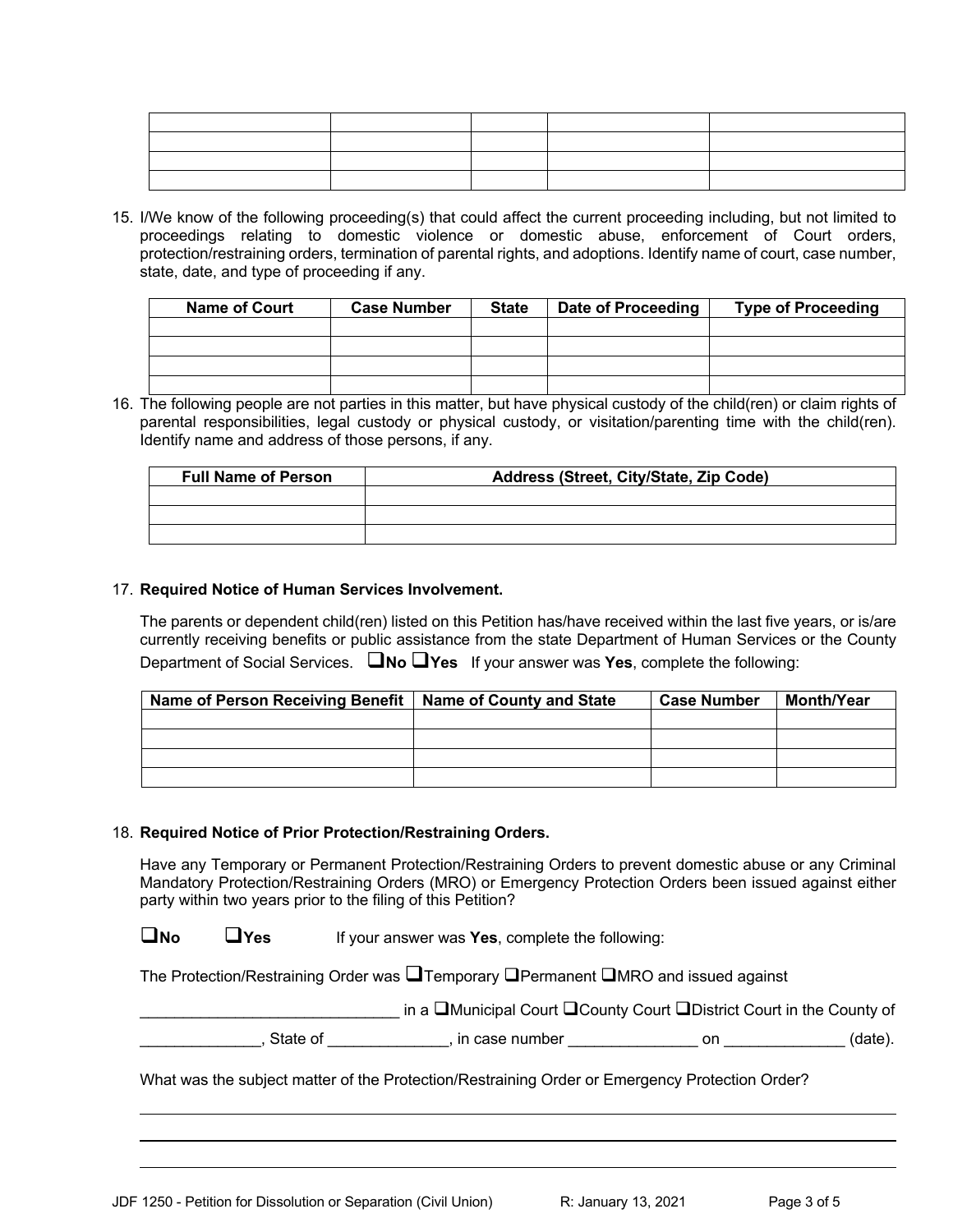## 19. **Notice of Existing Case with Child Support Enforcement (CSE)**

\_\_\_\_\_\_\_\_\_\_\_\_\_\_\_\_\_\_\_\_\_\_\_\_\_\_\_\_\_\_\_\_\_\_\_\_\_\_.

The parents have filed a case with CSE?  $\square$ No  $\square$  Yes If Yes, identify the case number:

- 20. I/We ask that the Court enter orders regarding the  $\Box$ status of the civil union,  $\Box$ best interests of the child(ren),  $\Box$ maintenance (partner support)  $\Box$ child support,  $\Box$ division of property and debts,  $\Box$ attorney fees and costs, if appropriate,  $\Box$  restoration of the previous name of a party,  $\Box$  and any other necessary orders.
- 21. The qPetitioner qCo-Petitioner requests that the Court restore his/her **prior full name** to

*Notice:*Colorado Revised Statutes §14-10-107, provides that upon the filing of a Petition for Dissolution of Civil Union or Legal Separation of Civil Union by the Petitioner and Co-Petitioner, or upon personal service of the Petition and Summons on the Respondent, or upon waiver and acceptance of service by the Respondent, an automatic temporary injunction shall be in effect against **both parties** until the Final Decree is entered, or the Petition is dismissed, or until further Order of the Court. Either party may apply to the Court for further temporary orders, an expanded automatic temporary injunction, or modification or revocation under §14-10-108, C.R.S. or any other appropriate statute.

- **1. Both parties are restrained from transferring, encumbering, concealing, or in any way disposing of, without the consent of the other party, or an Order of the Court, any property of the union, except in the usual course of business or for the necessities of life. Each party is required to notify the other party of any proposed extraordinary expenditures and to account for all extraordinary expenditures made after the injunction is in effect; and**
- **2. Both parties are enjoined from molesting or disturbing the peace of the other party or the minor child(ren); and**
- **3. Both parties are restrained from removing the minor child(ren) of the parties, if any, from the state without the consent of the other party or an Order of the Court; and**
- **4. Both parties are restrained, without at least 14 days advance notification and the written consent of the other party or an Order of the Court, from canceling, modifying, terminating, or allowing to lapse for nonpayment of premiums, any policy of health insurance, homeowner's or renter's insurance, or automobile insurance that provides coverage to either of the parties or the minor child(ren) or any policy of life insurance that names either of the parties or the minor child(ren) as a beneficiary.**

**Nothing in this automatic injunction shall prohibit either party from applying to the Court for further orders, an expanded automatic temporary injunction, or orders modifying or revoking this injunction.** 

**Petitioner and Co-Petitioner, if any, acknowledge that he or she has received a copy of, has read, and understands the terms of the automatic temporary injunction set forth in this Petition and the Summons.**

 $\Box$  By checking this box, I am acknowledging I am filling in the blanks and not changing anything else on the form.  $\Box$  By checking this box, I am acknowledging that I have made a change to the original content of this form.

| Verification<br>I declare under penalty of perjury under the law of Colorado that the foregoing is true and correct. |        |                                                     |  |  |
|----------------------------------------------------------------------------------------------------------------------|--------|-----------------------------------------------------|--|--|
| Executed on the<br>day of<br>(month)<br>(date)                                                                       | (year) | at<br>(city or other location, and state OR country |  |  |
|                                                                                                                      |        |                                                     |  |  |
| (Printed name of Petitioner)                                                                                         |        | <b>Signature of Petitioner</b>                      |  |  |
|                                                                                                                      |        |                                                     |  |  |

JDF 1250 - Petition for Dissolution or Separation (Civil Union) R: January 13, 2021 Page 4 of 5